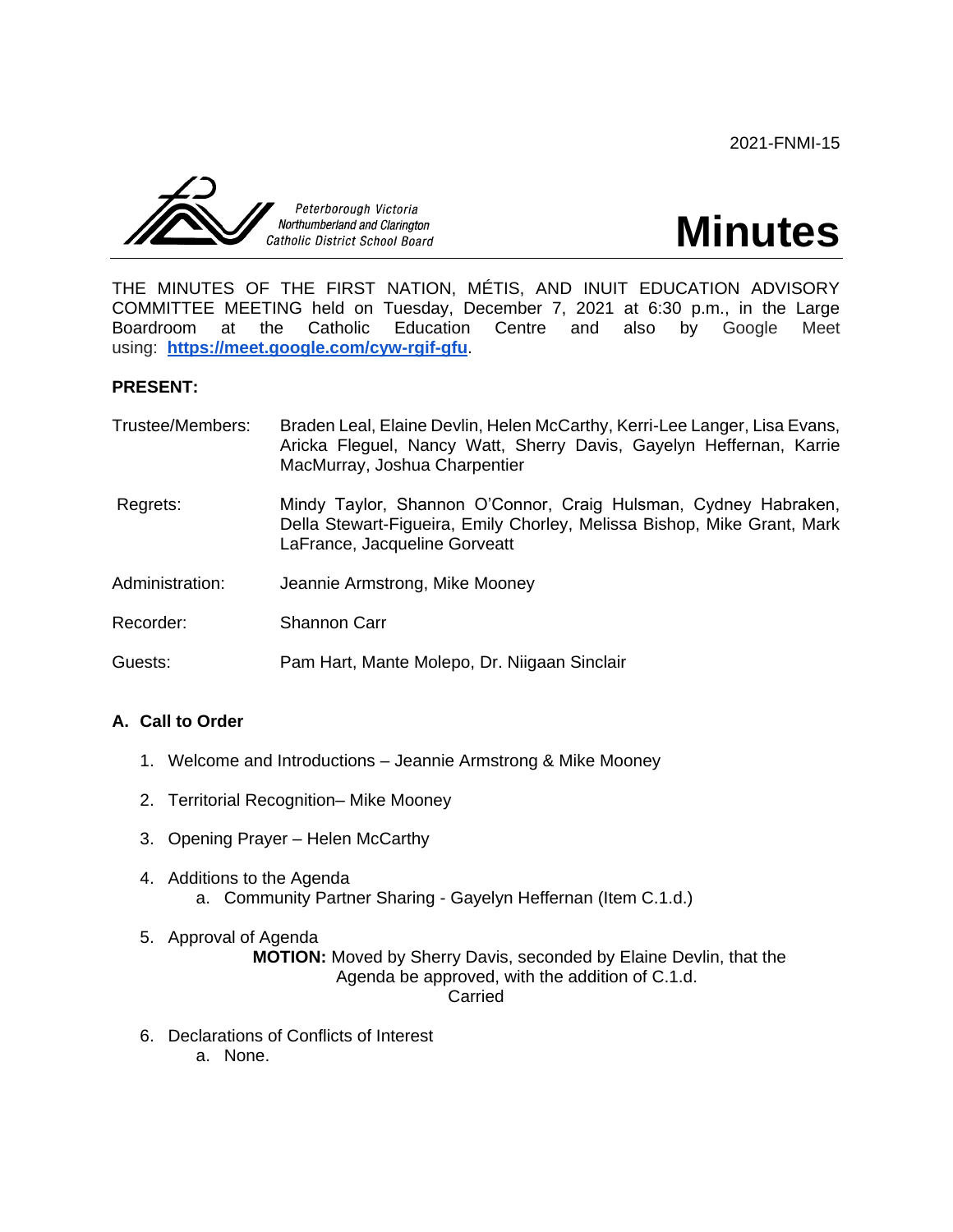- 7. Approval of the [Minutes o](https://drive.google.com/file/d/18M6rRshHmqW2n3sl6fsp4ajync03CVIA/view?usp=sharing)f the Meeting from Tuesday, September 14, 2021
	- a. Karrie MacMurry requested a change in wording of the recording of her community partners sharing update. In the fourth paragraph down, it was stated "Iroquois First Nations". Karrie requested that the wording be changed to "the Association of Iroquois and Allied Indians." Shannon Carr made the change to the draft minutes.

**MOTION:** Moved by Elaine Devlin, seconded by Lisa Evans, that the Minutes of the meeting held on September 14, 2021 be approved, as amended.

Carried

8. Business Arising from the Minutes a. None.

### **B. Presentations**

1. Truth and Reconciliation - Dr. Niigaan Sinclair

Dr. Niigaan Sinclair is Anishinaabe and originally from St. Peter's (Little Peguis) Indian Settlement near Selkirk, Manitoba. He is a regular commentator on Indigenous issues for CTV, CBC, and APTN. He is a columnist with the Winnipeg FreePress, an associate Professor with the University of Manitoba and a former high school teacher.

Dr. Sinclair presented to the Committee regarding his work for Truth and Reconciliation. In addition, Dr. Sinclair informed the Committee about his national work with Indigenous Education.

Dr. Sinclair shared the formula for students' success vs. the formula for Indigenous students' success. Indigenous students' require respect, opportunity and relevance for education to be effective.

Dr. Sinclair has been working with elementary and secondary schools at Peterborough Victoria Northumberland Clarington Catholic District School Board (PVNCCDSB) over the course of the fall conducting virtual presentations about Truth and Reconciliation. Dr. Sinclair will continue his work with PVNCCDSB by hosting two workshops in February with administration, staff and students.

## 2. Potential School Visits - Pam Hart

Pam is from a support group called "Kawartha Truth and Reconciliation Support Group" (KTRSG). The members of this group include Indigenous people living in the Kawarthas and the surrounding area, who meet once a month in Peterborough.

Pam presented to the Committee members about the "Quilt Talks'' project, which focuses on the legacy of residential schools. The purpose of the quilt is to provide comfort to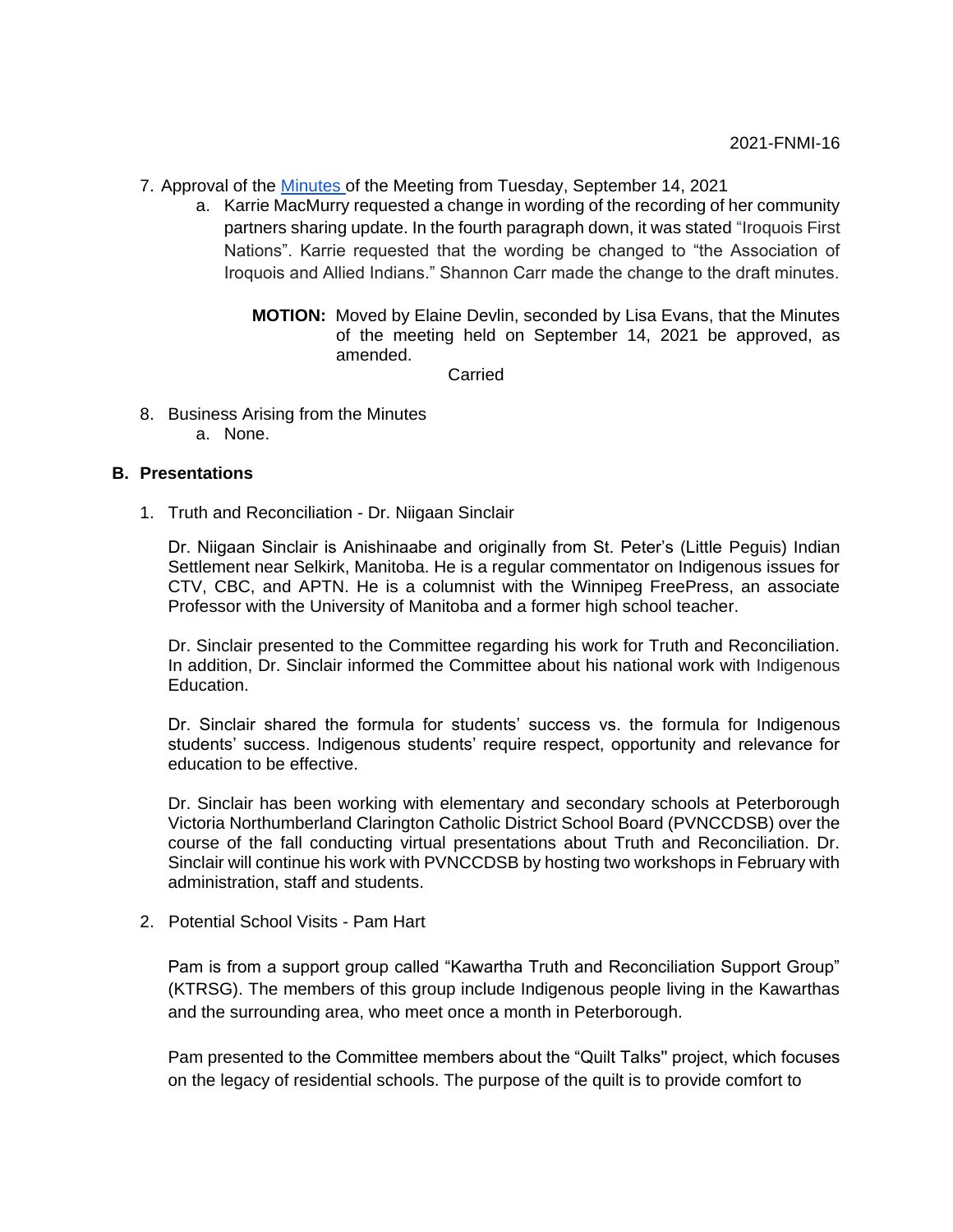residential school survivors. Survivors created a quilt block through art therapy, which helped them to express their thoughts, feelings and memories about the residential school experience. Pam presented the quilt to the Committee and highlighted two squares created by Shirley Williams. Details on the quilt stories can be found on the Kawartha Truth & Reconciliation Support Group website using this link: <http://www.kawarthatruthandreconciliation.ca/quilt-stories.html>

Mike Mooney asked the Committee for input if the "Quilt Talk" project should be presented to PVNCCDSB students. An open discussion followed. Consensus from the Committee was to support the project in schools but to ensure content is presented in a developmentally appropriate manner.

3. Equity Policy Discussion -Mante Molepo, PVNCCDSB Equity Advisor

As the board's equity advisor, Mante is working on the initial draft of the equity policy for PVNCCDSB. Mante asked the Committee for input regarding the inclusion of Indigenous Education and how to effectively incorporate Indigenous knowledge, ways of being and voices into the Equity policy. In addition, Mante asked how the board can ensure the policy acknowledges Truth and Reconciliation.

Mante shared Ontario Policy/Program Memorandum 119 to the Committee and highlighted items such as accountability, transparency and religious accommodation.

The first draft of the equity policy will be sent out to Indigenous Committee Members for review and to provide further feedback.

4. Protecting the Environment Presentation-Mike Mooney

PVNCCDSB traditionally had Eco schools, however during the course of the pandemic, the board has pivoted and is developing its own system to support environmental initiatives. The 'Protecting the Environment Committee' met a month ago. Mike explained the alternative to Eco Schools needs to engage students and educators, while offering opportunities for monitoring. The system of a bingo card was identified as the mechanism to promote, engage and monitor Environmental initiatives in schools. The bingo card has been brought forward to the IEAC in order to seek feedback on the portrayal of Indigenous knowledge/ learning opportunities embedded within the bingo card. There is an opportunity to connect Indigenous ways of knowing and being to Environmental initiatives. The bingo card will be sent out to Committee members for further comment and feedback.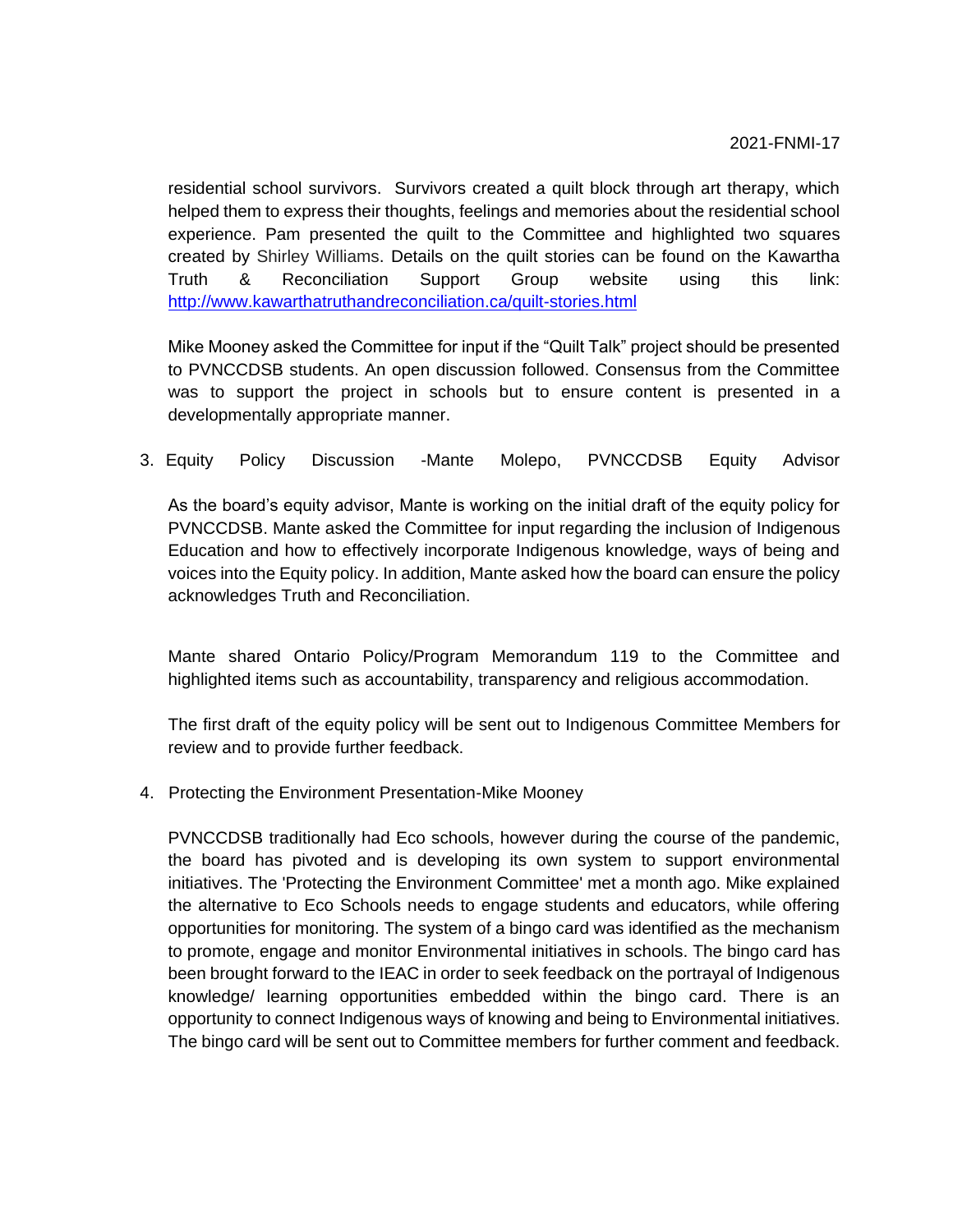5. Consultant Report - Mike Mooney

Mike shared the Board Action Plan. Mike discussed the four main objectives in the BAP:

- i. **Supporting Students and Educators**. Recently on September 30th, the Holy Cross community joined together for Truth and Reconciliation Day. Janet McCue is from the Wshkiigamong Women's Hand Drum Group. Janet joined the Holy Cross community to sing and drum for the whole school. Many schools throughout the board also worked with Dr. Niigaan Sinclair during Truth and Reconciliation Week and Treaties Recognition Week.
- ii. **Supporting Educators.** The board is looking at subsidies for additional courses regarding Indigenous Education. In addition, the resource "Listening to Indigenous Voices" was provided to all Principal's and members of the Senior team of PVNCCDSB.
- iii. **Engagement and Awareness.** "Reconciliation Education" is a resource that will now be provided in a virtual format. Reconciliation Education provides a three hour online module that is available to all staff in the PVNCCDSB system. In addition, it is available to any and all community partners of PVNCCDSB. This resource was launched in October of 2021. To date the board has 50 individuals who have completed the course and 160 individuals that have started the course.
- iv. **Using Data to Support Student Achievement.** Mike shared that books have not been circulating well within schools. A suggestion was given to Mike from a Learning Common's Specialist to provide a variety of levelled texts as opposed to investing in individual books for each school. The Mike asked for the Committee's input. Lastly, Mike described the process of looking into EQAO data in an attempt to better understand students who self identify and how to effectively support Indigenous students.

### 4. **Updates, Discussion and Input**

a. Community Partner Sharing

### Alderville First Nation- Jacqueline Gorveatt

Jacqueline was not able to attend the meeting and no community update was provided.

### Curve Lake First Nation- Aricka Fleguel

Aricka thanked Niigaan, Pam and Mante for their presentations and expressed that it shows the many consultations and support for Indigenous students at PVNCCDSB.

Curve Lake school which enrols students from Kindergarten to Grade 3 is developing 2 acres behind the school. This space will be used as a natural area for students to enjoy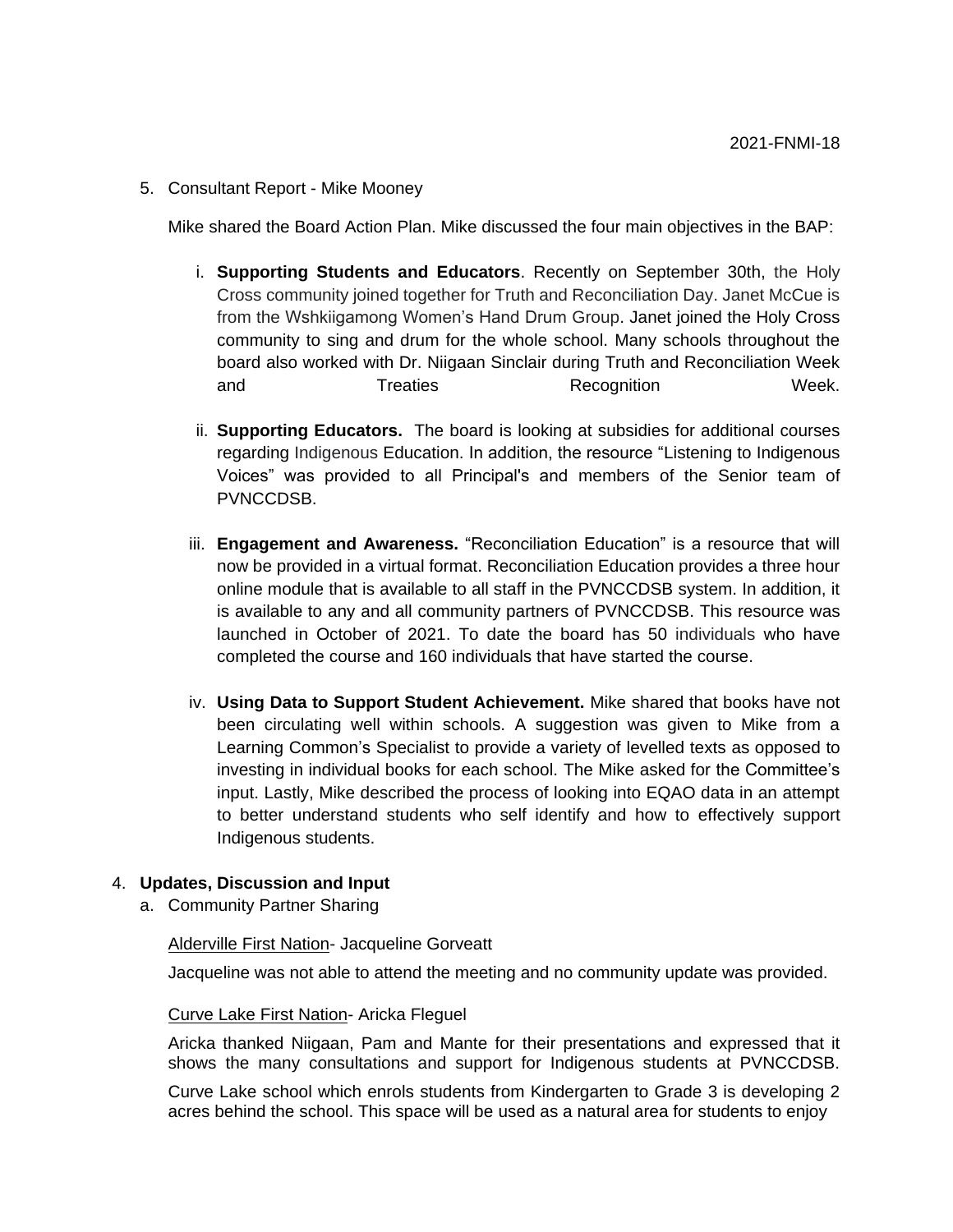and identify the native and innovative species.

As of September 2021, 87 students from Curve Lake were enrolled in post secondary. As of the date of this meeting, there are now 100 Curve Lake students that are registered to start attending post secondary in January.

#### **Hiawatha First Nation - Karrie MacMurray**

Karrie expressed her appreciation for the work being done at PVNCCDSB.

Karrie acknowledged and thanked Jeannie Armstrong, Superintendent of Learning and Chair of this Committee, Joan Carragher, Director of Education and Mike Mooney, Indigenous Education Lead Learning Consultant for coming to Hiawatha and visiting the Community in person.

Currently there are no students from Hiawatha registered within PVNCCDSB. Karrie hopes that in the coming years, this will change and they will have students registered within the board.

Hiawatha First Nation is in their 13th year of having a public speaking contest in order to help raise the confidence level of the students. The speaking contest is a big hit within the community and the kids really enjoy it. As of the date of this meeting, 7 students have signed up for the contest. It is an opportunity for students to come before the community to address the audience, introduce themselves and enhance their speaking skills. The length requirements of each speech depends on the age of the student. Mike Mooney will be a judge for the competition.

#### Peterborough and District Wapiti Métis Council - Gayelyn Heffernan

Some initiatives are within the local Peterborough and District Wapiti Métis Council and some within Métis Nation of Ontario.

Street Survival Kits which include backpacks with a water bottle, gloves, hat, socks, toothbrush etc. have been given out to youth in need. 3 kits have been provided to PVNCCDSB for at-risk youth.

On November 14th in-person Métis cultural celebration at the Holiday Inn was held with the Oshawa Drum Circle. Festivities included a dot painting activity, teaching about the importance of the buffalo to Métis culture, and food was provided. It was a great success and enjoyed by many.

November 16<sup>th</sup> was Louis Riel Day. Flag raising celebrations took place in Lindsay, Port Hope and Peterborough.

On December  $3<sup>rd</sup>$  a Virtual Information Session on Covid 19 Vaccine for Children was held for all parents and caregivers of First Nation, Métis, Inuit and Urban Indigenous children aged 5-11.